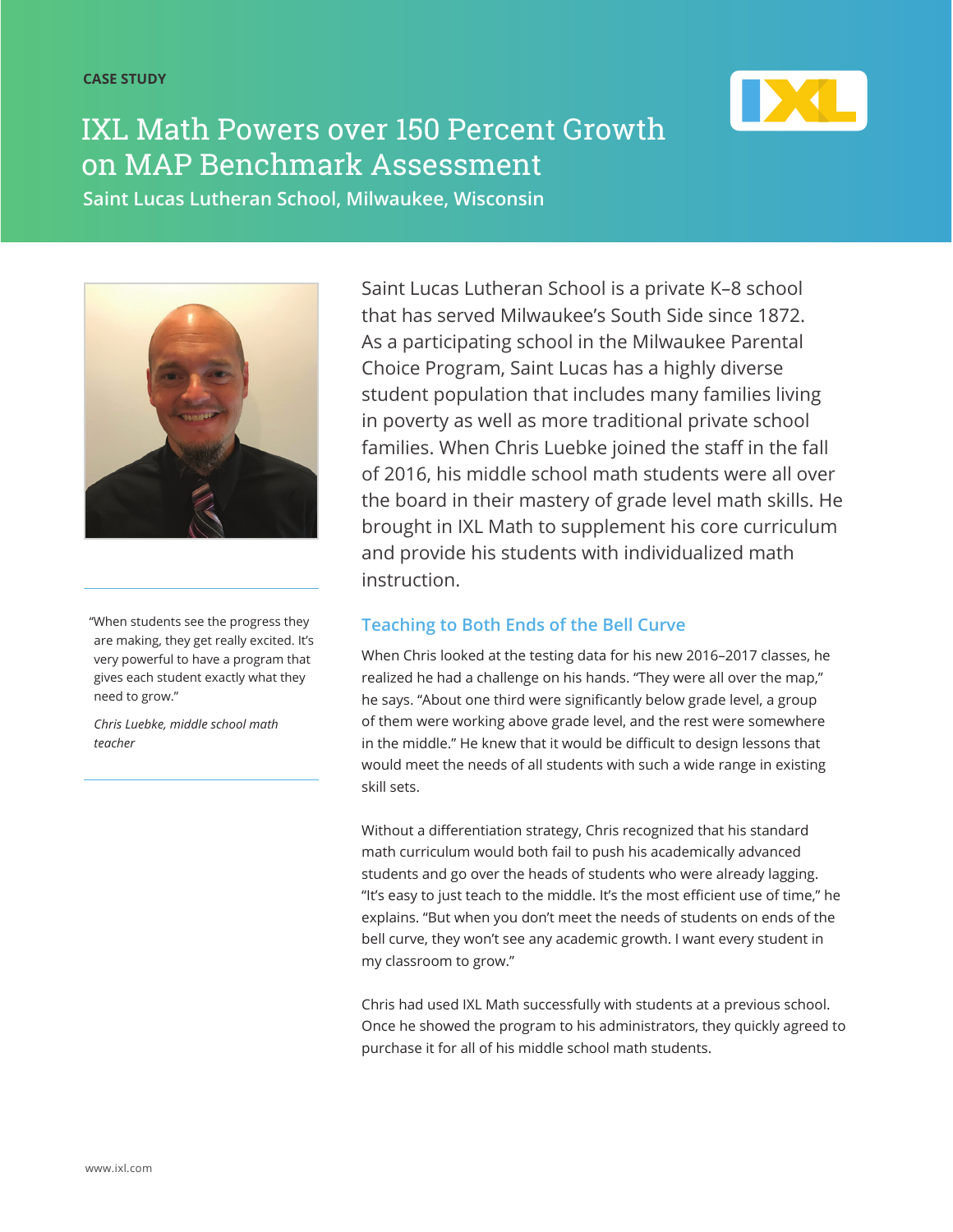

#### **An Individualized Approach to Math Instruction**

Chris began integrating IXL into his math classrooms immediately. With IXL, he was able to provide tailored instruction for every student in every class.

The school uses the MAP benchmark assessment from NWEA to monitor student progress towards grade level standards and identify areas of need. Chris used the NWEA data to determine where he wanted each student to start on IXL. He says, "It's not enough to know a student is below grade level. You have to know what specific skills they need to work on. One student might need fractions, another might need statistics or charts and graphs." Because IXL is already correlated to their standards, Chris was able to easily pinpoint the specific IXL skills he wanted each student to tackle.

Saint Lucas uses a block schedule, so Chris has a full 80 minutes for math. Part of this time is devoted to individualized instruction on IXL. Students may also access IXL during an extra 30-minute intervention period. Sometimes, Chris uses IXL for whole-class instruction, projecting IXL practice problems and lessons on their SmartBoard.

During their individual practice sessions on IXL, students can work at their own pace on the skills they need the most, whether that means working ahead or going back to practice skills they may have missed. Chris says this targeted instruction and practice has been invaluable for students who have struggled with math in prior grades. "It's like filling potholes in a road," he says. "It's been really eye opening for students when they can see where the disconnect has happened and go back and correct it. Sometimes, it's just one or two skills they missed in third grade that are holding them back."

"No matter what curriculum you use, IXL is a great tool to use—in my estimation, the best one you can use, especially when it comes to individualization."

*Chris Luebke*

#### **Accelerating Growth for All Students**

Chris says his students responded positively to the program from the beginning. "They love it because it is useful and purposeful," he explains. "We had another program that was more gamified, but most of my students actually prefer this. It doesn't waste their time." Students appreciate the immediate feedback and are highly motivated by seeing improvements in their SmartScores (IXL's proprietary scoring system that measures how well a student understands a skill).

All that targeted instruction has really paid off. On average, Chris's students grew 150 percent on the MAP benchmarks over the last school year, representing a year and a half of growth. He was especially pleased to see that both accelerated students and those who had started the year from behind made strong gains.

But there is more to the story: student growth rates were directly tied to the time they spent on IXL and the number of skills mastered. Students in the top quartile of IXL usage grew an amazing 274 percent almost three full years of growth in a single school year!